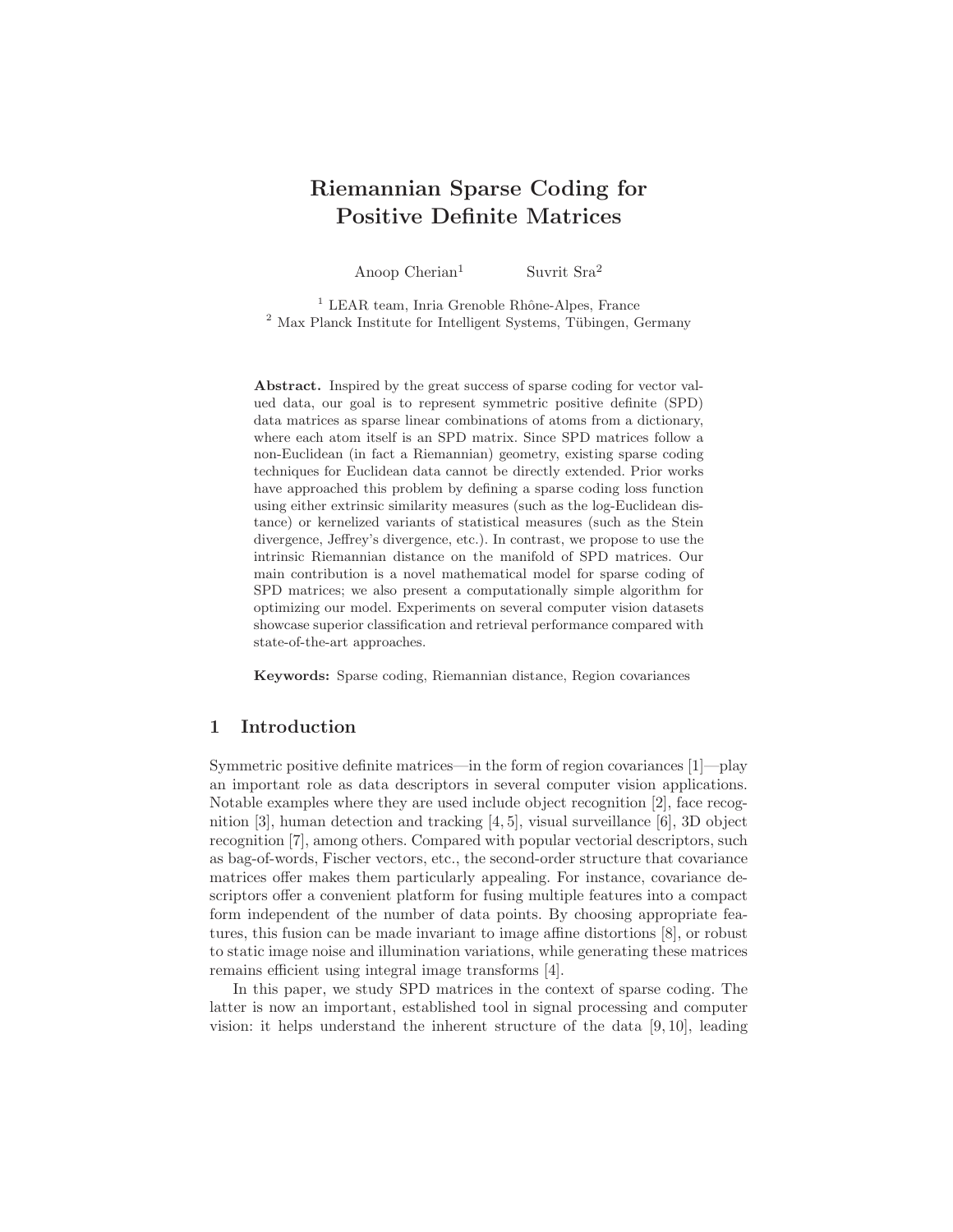to state-of-the-art results for a variety of vision applications [11–13]. Given an input data point and an overcomplete dictionary of basis atoms, Euclidean sparse coding seeks a representation of this point as sparse linear combination of atoms so that a squared Euclidean loss is minimized. Formally, if  $\beta$  is the dictionary and z the input data point, generic sparse coding may be formulated as

$$
\min_{\theta} \quad \mathcal{L}(z, \mathcal{B}, \theta) + \lambda \, \text{Sp}(\theta), \tag{1}
$$

where the loss function  $\mathcal L$  measures reconstruction accuracy obtained by using the "code"  $\theta$ , while  $\lambda$  regulates the impact of the sparsity penalty  $Sp(\theta)$ .

Sparse coding has found great success for vector valued data, so it is natural to hope for similar benefits when applying it to the more complex setting of data represented via SPD matrices. However, applying sparse coding to SPD matrices is not straightforward, a difficulty that arises primarily because SPD matrices form a curved Riemannian manifold of negative sectional curvature (so that distances along the manifold are lower than corresponding Euclidean distances). As a result, this manifold cannot be isometrically embedded into Euclidean space through operations such as mere vectorization, without introducing embedding errors. Such errors can affect the application performance [14, 4]. On the other hand, computing distances and solving optimization problems on the SPD manifold is computationally demanding (see Section 3). Thus care must be taken to select an appropriate loss function.

The main goal of this paper is to study sparse coding of SPD matrices in their native Riemannian geometric context by using a dictionary comprised of SPD matrices as atoms. Towards this end, we make the following contributions.

- *Formulation:* We propose a novel model that finds nonnegative sparse linear combinations of SPD atoms from a given dictionary to well-approximate an input SPD matrix. The approximation quality is measured by the squared intrinsic Riemannian distance. As a theoretical refinement to our model, we describe a surprising but intuitive geometric constraint under which the nonconvex Riemannian sparse coding task actually becomes convex.
- *Optimization:* The main challenge in using our formulation is its higher computational cost relative to Euclidean sparse coding. However, we describe a simple and effective approach for optimizing our objective function.
- *Experiments:* We present results on a few computer vision tasks on several state-of-the-art datasets to demonstrate superior performance obtained by using our new sparse coding model.

To set the stage for presenting our contributions, we first survey some recent methods suggested for sparse coding. After that we review key tools from Riemannian geometry that we will use to develop our ideas. Throughout we work with real matrices. The space of  $d \times d$  SPD matrices is denoted as  $\mathcal{S}_{+}^{d}$ , symmetric matrices by  $\mathcal{S}^d$ , and the space of (real) invertible matrices by  $GL(d)$ . By  $Log(X)$ , for  $X \in \mathcal{S}_+$ , we mean the principal matrix logarithm.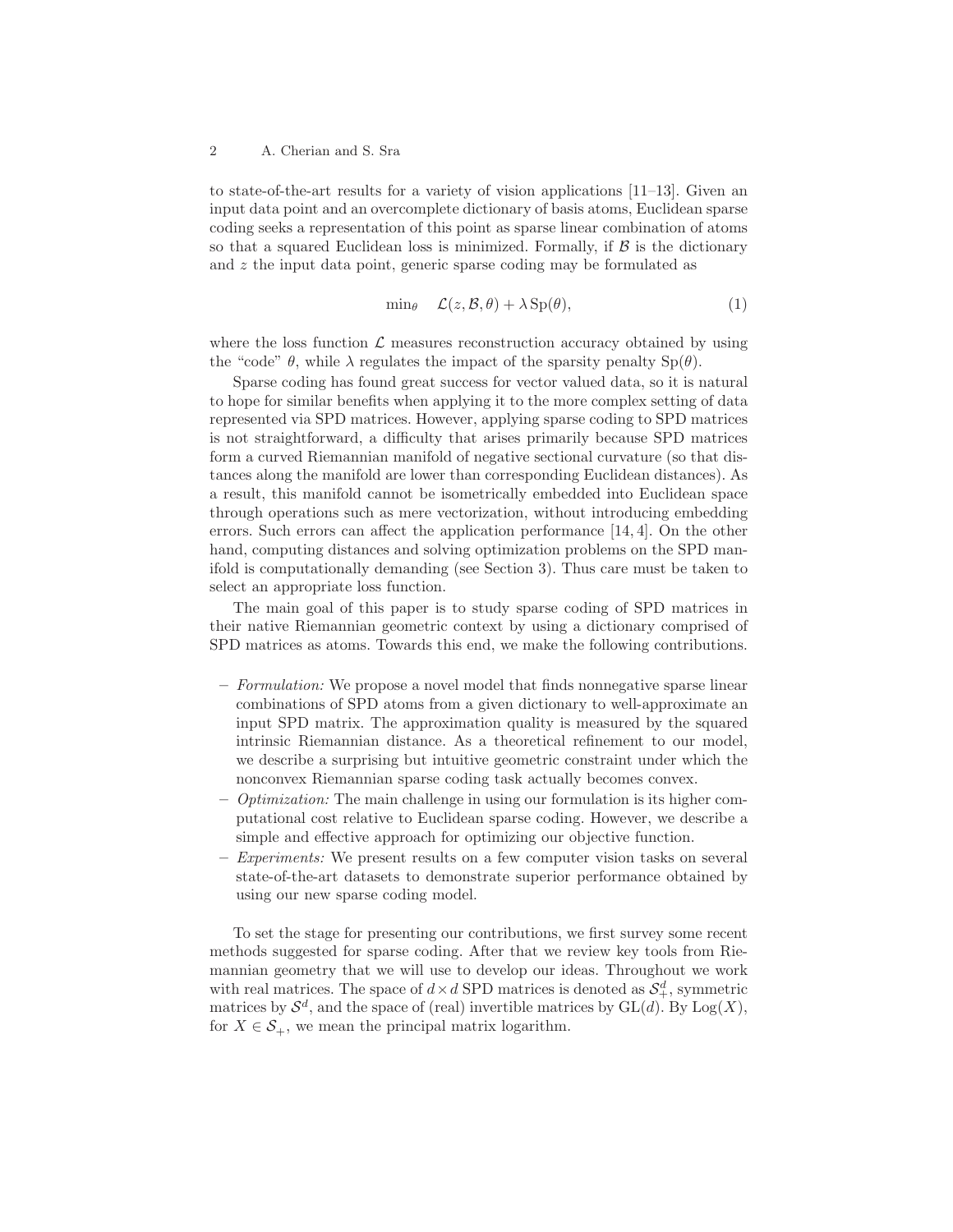## 2 Related Work

Sparse coding of SPD matrices has recently received a significant attention in the vision community due to the performance gains that it brings to the respective applications. As alluded to earlier, the manifold geometry hinders a straightforward extension of classical sparse coding techniques to these objects. Prior methods typically use one of the following proxies: (i) rather than Riemannian geometry, use an information geometric perspective using an appropriate statistical measure; (ii) map the matrices into a flat Riemannian symmetric space; or (iii) use a kernelizable similarity measure to embed the matrices into an RKHS. We briefly review each of these schemes below.

*Statistical measures.* In [15], a sparse coding framework is proposed based on the log-determinant divergence (Burg loss) to model the loss function. Their formulation requires sophisticated interior point methods for the optimization, and as a result it is often slow even for moderately large covariances (more than  $5 \times 5$ ). In [16], a data matrix is approximated by a sparse linear combination of rank-one matrices under a Frobenius norm based loss. Although this scheme is computationally efficient, it discards the manifold geometry.

*Differential geometric schemes.* Among the several computationally efficient variants of Riemannian distances, one of the most popular is the log-Euclidean distance  $d_{le}$  [17] defined for  $X, Y \in S^d_+$  as  $d_{le}(X, Y) := ||Log(X) - Log(Y)||_F$ . The Log operator maps an SPD matrix isomorphically and diffeomorphically into the flat space of symmetric matrices; the distances in this space are Euclidean. Sparse coding with the squared log-Euclidean distance has been proposed in the past [18] with promising results. A similar framework was suggested recently [19] in which a local coordinate system is defined on the tangent space at the given data matrix. While, their formulation uses additional constraints that make their framework coordinate independent, their scheme restricts sparse coding to specific problem settings.

*Kernelized Schemes.* In [20], a kernelized sparse coding scheme is presented for SPD matrices using the Stein divergence [21] for generating the underlying kernel function. But this divergence does not induce a kernel for all bandwidths. To circumvent this issue [22, 23] propose kernels based on the log-Euclidean distance. It is well-known (and also shown in our experiments) that a kernelized sparse coding scheme suffers significantly when the number of dictionary atoms is high.

In contrast to all these methods, our scheme directly uses the intrinsic Riemannian distance to design our sparse reconstruction loss, which is the natural distance for covariances. To circumvent the computational difficulty we propose an efficient algorithm based on spectral projected gradient. Our experiments demonstrate that our scheme is efficient and provides state of the art results on several computer vision problems that use covariance matrices.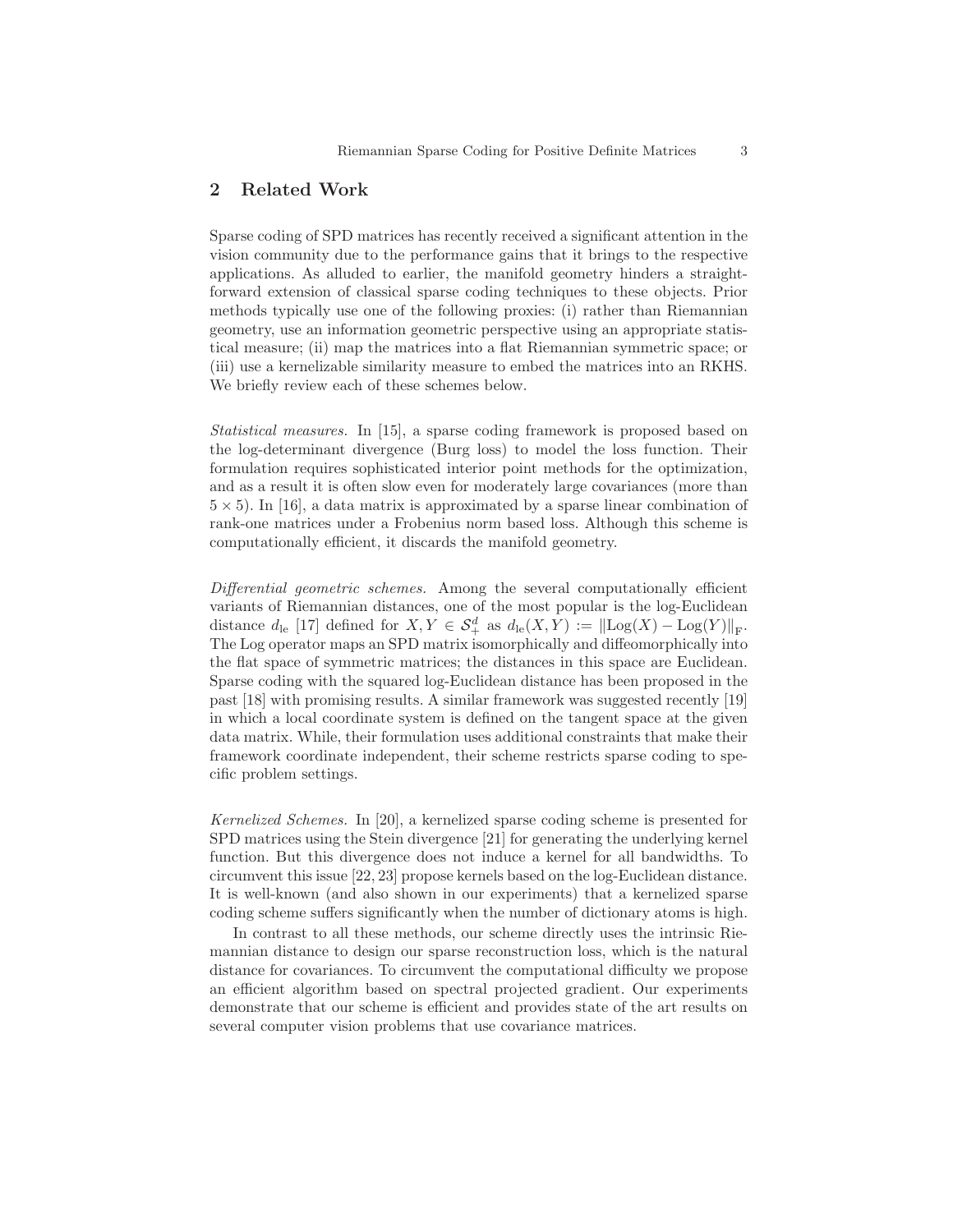### 3 Preliminaries

We provide below a brief overview of the Riemannian geometry of SPD matrices. An SPD matrix has the property that all its eigenvalues are positive. For an  $n \times n$ SPD matrix, such a property restricts it to span only the convex half-cone of the  $n<sup>2</sup>$  dimensional Euclidean space of symmetric matrices. A manifold is a Hausdorff space that is locally Euclidean and second-countable. The former property means that there is a distinct neighborhood for every point belonging to this manifold. Second countability suggests that there exists a countable collection of open sets such that every open set is the union of these sets. These properties are often useful for analyzing stationary points for optimization problems on the manifold.

For a point  $X$  on the manifold, its tangent space is a vector space consisting of all the tangent vectors at that point. SPD matrices form a differentiable Riemannian manifold, which implies that every point on it has a well-defined continuous collection of scalar products defined on its tangent space and is endowed with an associated Riemannian metric [24, Ch. 6]. This metric provides a measure on the manifold for computing distances between points. As the manifold is curved, this distance specifies the length of the shortest curve that connects the points, i.e., *geodesics*. A manifold is Riemannian if it is locally Euclidean, that is its geodesics are parallel to the tangent vectors.

There are predominantly two operations that one needs for computations on the Riemannian manifold, namely (i) the exponential map  $\exp_P : S^d \to S^d_+$  and (ii) the logarithmic map  $log_P = exp_P^{-1}$ :  $S_+^d \rightarrow S^d$ , where  $P \in S_+^d$ . While the former projects a symmetric point on the tangent space onto the manifold, the latter does the reverse. Note that these maps depend on the manifold point P at which the tangent spaces are computed. In our analysis, we will be measuring distances assuming  $P$  to be the identity matrix<sup>1</sup>,  $I$ . A popular intrinsic (i.e., distances are computed along the curvature of the manifold) metric on the SPD manifold is the affine invariant *Riemannian distance* [14]:

$$
d_{\mathcal{R}}(X,Y) = \left\| \text{Log } X^{-1/2} Y X^{-1/2} \right\|_{\text{F}}.
$$
 (2)

### 4 Problem Formulation

We are now ready to introduce our new model for sparse coding of SPD matrices. Figure 1 provides a schematic of our sparse coding model on the manifold.

**Model.** Let B be a dictionary with n atoms  $B_1, B_2, \dots, B_n$ , where each  $B_i \in S^d_+$ . Let  $X \in \mathcal{S}_+^d$  be an input matrix that must be sparse coded. Our basic sparse

<sup>1</sup> As the metric that we use in this paper is affine invariant, such a choice will not distort the geometry of the manifold and is achieved by scaling the SPD matrices by  $X^{-1/2}$  on the left and the right.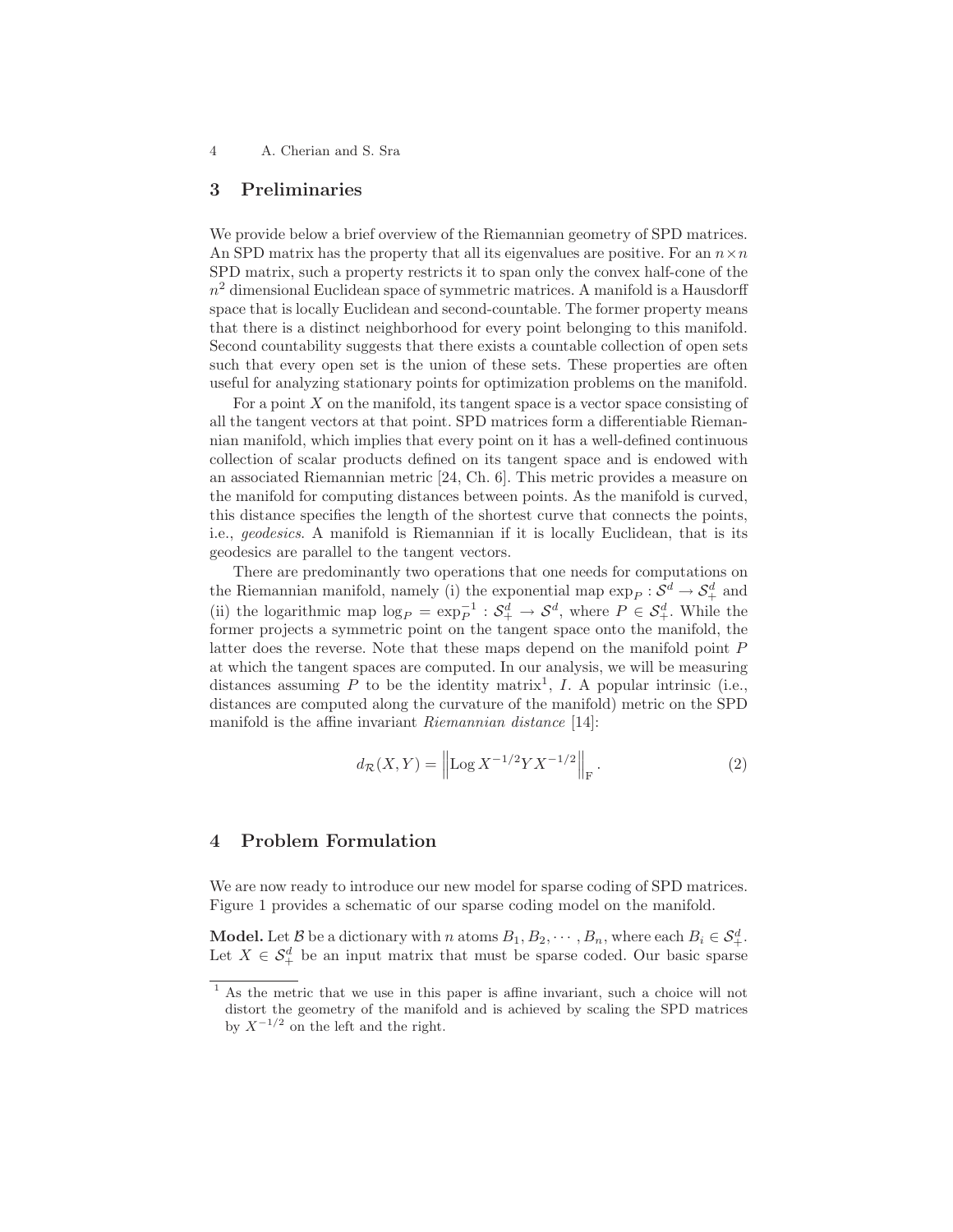

Fig. 1. A schematic illustration of our sparse coding objective formulation. For the SPD manifold  $M$  and given SPD basis matrices  $B_i$  on the manifold, our objective seeks a non-negative sparse linear combination  $\sum_i \alpha_i B_i$  of the  $B_i$ 's that is closest (in a geodesic sense) to the given input SPD matrix  $\overline{X}$ .

coding objective is to solve

$$
\min_{\alpha \ge 0} \quad \phi(\alpha) := \frac{1}{2} d_{\mathcal{R}}^2 \left( \sum_{i=1}^n \alpha_i B_i, X \right) + \text{Sp}(\alpha) \n= \frac{1}{2} \left\| \text{Log} \sum_{i=1}^n \alpha_i X^{-\frac{1}{2}} B_i X^{-\frac{1}{2}} \right\|_{\text{F}}^2 + \text{Sp}(\alpha),
$$
\n(3)

where  $\alpha_i$  is the *i*-th component of  $\alpha$ , and Sp is a sparsity inducing function.

Problem (3) measures reconstruction quality offered by a sparse non-negative linear combination of the atoms to a given input point  $X$ . It will turn out (see experiments in Section 6) that the reconstructions obtained via this model actually lead to significant improvements in performance over sparse coding models that ignore the rich geometry of SPD matrices. However, this gain comes at a price: model (3) is a difficult nonconvex problem, which remains nonconvex even if we take into account the geodesic convexity of  $d_{\mathcal{R}}$ .

While in practice this nonconvexity does not seem to impede the use of our model, we show below a surprising but highly intuitive constraint under which Problem 3 actually becomes convex!

**Theorem 1.** *The function*  $\phi(\alpha) := d^2_{\mathcal{R}}(\sum_i \alpha_i B_i, X)$  *is convex on the set* 

$$
\mathcal{A} := \{ \alpha \mid \sum_{i} \alpha_{i} B_{i} \preceq X, \text{ and } \alpha \ge 0 \}. \tag{4}
$$

Before we prove this theorem, let us intuitively describe what it is saying. While sparsely encoding data we are trying to find sparse coefficients  $\alpha_1, \ldots, \alpha_n$ , such that in the ideal case we have  $\sum_i \alpha_i B_i = X$ . But in general this equality cannot be satisfied, and one only has  $\sum_i \alpha_i B_i \approx X$ , and the quality of this approximation is measured using  $\phi(\alpha)$  or some other desirable loss-function.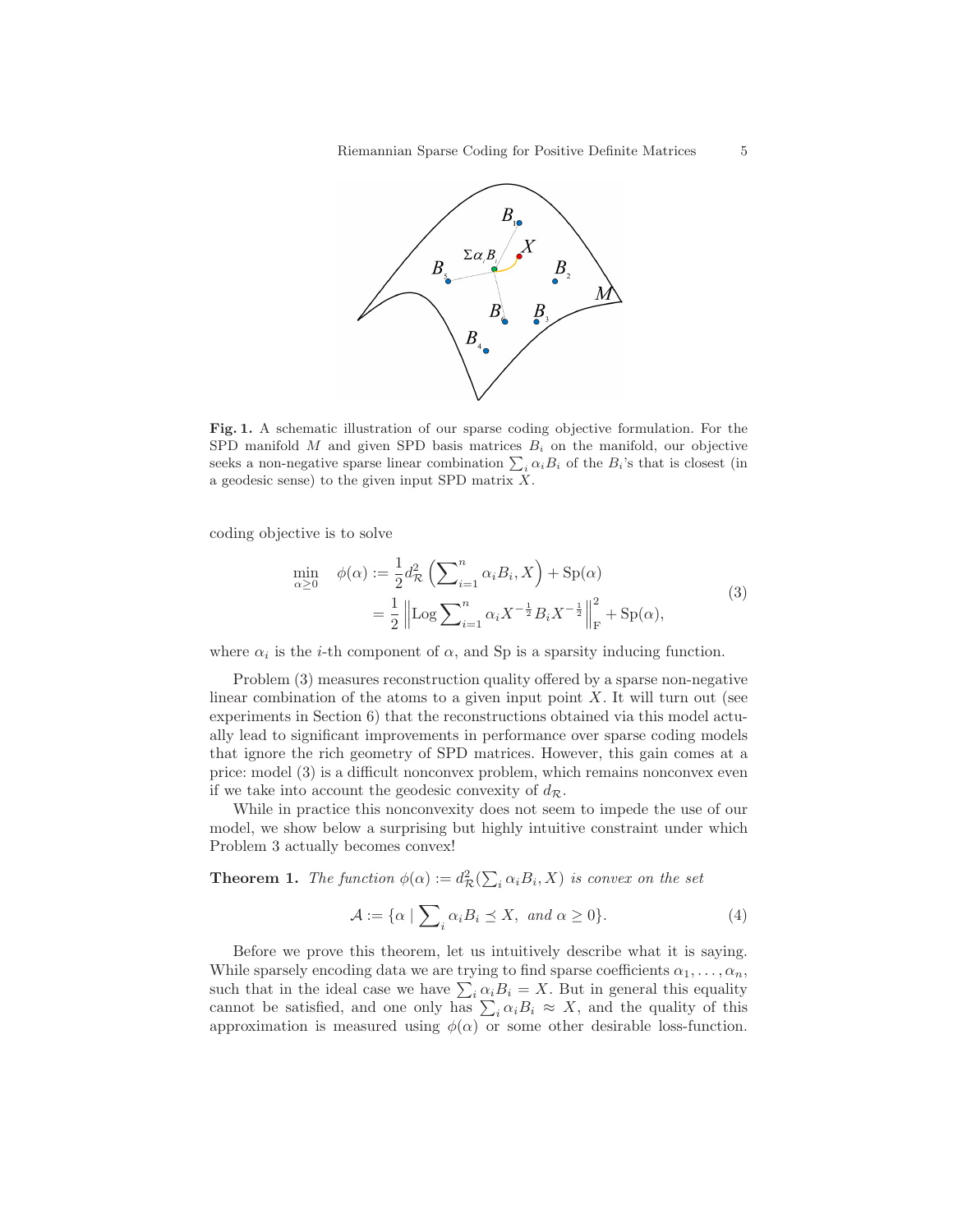The loss  $\phi(\alpha)$  from (3) is nonconvex while convexity is a "unilateral" property it lives in the world of inequalities rather than equalities [25]. And it is known that SPD matrices in addition to forming a manifold also enjoy a rich conic geometry that is endowed with the Löwner partial order. Thus, instead of seeking arbitrary approximations  $\sum_i \alpha_i B_i \approx X$ , if we limit our attention to those that underestimate  $X$  as in (4), we might benefit from the conic partial order. It is this intuition that Theorem 1 makes precise.

**Lemma 1.** Let  $Z \in GL(d)$  and let  $X \in S^d_+$ . Then,  $Z^T X Z \in S^d_+$ .

**Lemma 2.** *The Fréchet derivative [26, see e.g., Ch. 1] of the map*  $X \mapsto \log X$ *at a point* Z *in the direction* E *is given by*

$$
D\log(Z)(E) = \int_0^1 (\beta Z + (1-\beta)I)^{-1} E(\beta Z + (1-\beta)I)^{-1} d\beta.
$$
 (5)

*Proof.* This is a classical result, for a proof see e.g., [26, Ch. 11].

**Corollary 1.** *Consider the map*  $\ell(\alpha) := \alpha \in \mathbb{R}^n_+ \mapsto \text{Tr}(\log(SM(\alpha)S)H)$ *, where*  $M$  *is a map from*  $\mathbb{R}^n_+ \to \mathcal{S}^d_+$  *and*  $H \in \mathcal{S}^d$ ,  $S \in \mathcal{S}^d_+$ . Then, for  $1 \leq p \leq n$ , we have

$$
\frac{\partial \ell(\alpha)}{\partial \alpha_p} = \int_0^1 \text{Tr}[K_{\beta} S \frac{\partial M(\alpha)}{\partial \alpha_p} S K_{\beta} H] d\beta,
$$

*where*  $K_{\beta} := (\beta SM(\alpha)S + (1 - \beta)I)^{-1}$ *.* 

*Proof.* Simply apply the chain-rule of calculus and use linearity of  $Tr(\cdot)$ .

**Lemma 3.** The Fréchet derivative of the map  $X \mapsto X^{-1}$  at a point Z in direc*tion* E *is given by*

$$
D(Z^{-1})(E) = -Z^{-1}EZ^{-1}.
$$
\n(6)

We are now ready to prove Theorem 1.

*Proof (Thm. 1).* We show that the Hessian  $\nabla^2 \phi(\alpha) \succeq 0$  on A. To ease presentation, we write  $S = X^{-1/2}$ ,  $M \equiv M(\alpha) = \sum_i \alpha_i B_i$ , and let  $D_q$  denote the differential operator  $D_{\alpha_q}$ . Applying this operator to the first-derivative given by Lemma 4 (in Section 5), we obtain (using the product rule) the sum

$$
\text{Tr}([D_q \log(SMS)](SMS)^{-1}SB_pS) + \text{Tr}(\log(SMS)D_q[(SMS)^{-1}SB_pS]).
$$

We now treat these two terms individually. To the first we apply Corr. 1. So

$$
\begin{aligned} \text{Tr}\big( [D_q \log(SMS)](SMS)^{-1}SB_pS \big) &= \int_0^1 \text{Tr}(K_\beta SB_q SK_\beta(SMS)^{-1}SB_p S) d\beta \\ &= \int_0^1 \text{Tr}(SB_q SK_\beta(SMS)^{-1}SB_p SK_\beta \cdot) d\beta \\ &= \int_0^1 \langle \Psi_\beta(p), \Psi_\beta(q) \rangle_M d\beta, \end{aligned}
$$

where the inner-product  $\langle \cdot, \cdot \rangle_M$  is weighted by  $(SMS)^{-1}$  and the map  $\Psi_\beta(p) :=$  $SB_p SK_\beta$ . We find a similar inner-product representation for the second term too. Starting with Lemma 3 and simplifying, we obtain

$$
\begin{aligned} \text{Tr} \big( \log(SMS) D_q [(SMS)^{-1} S B_p S] \big) &= -\text{Tr} \big( \log(SMS)(SMS)^{-1} S B_q M^{-1} B_p S \big) \\ &= \text{Tr} \big( -S \log(SMS) S^{-1} M^{-1} B_q M^{-1} B_p \big) \\ &= \text{Tr} \big( M^{-1} B_p [-S \log(SMS) S^{-1}] M^{-1} B_q \big). \end{aligned}
$$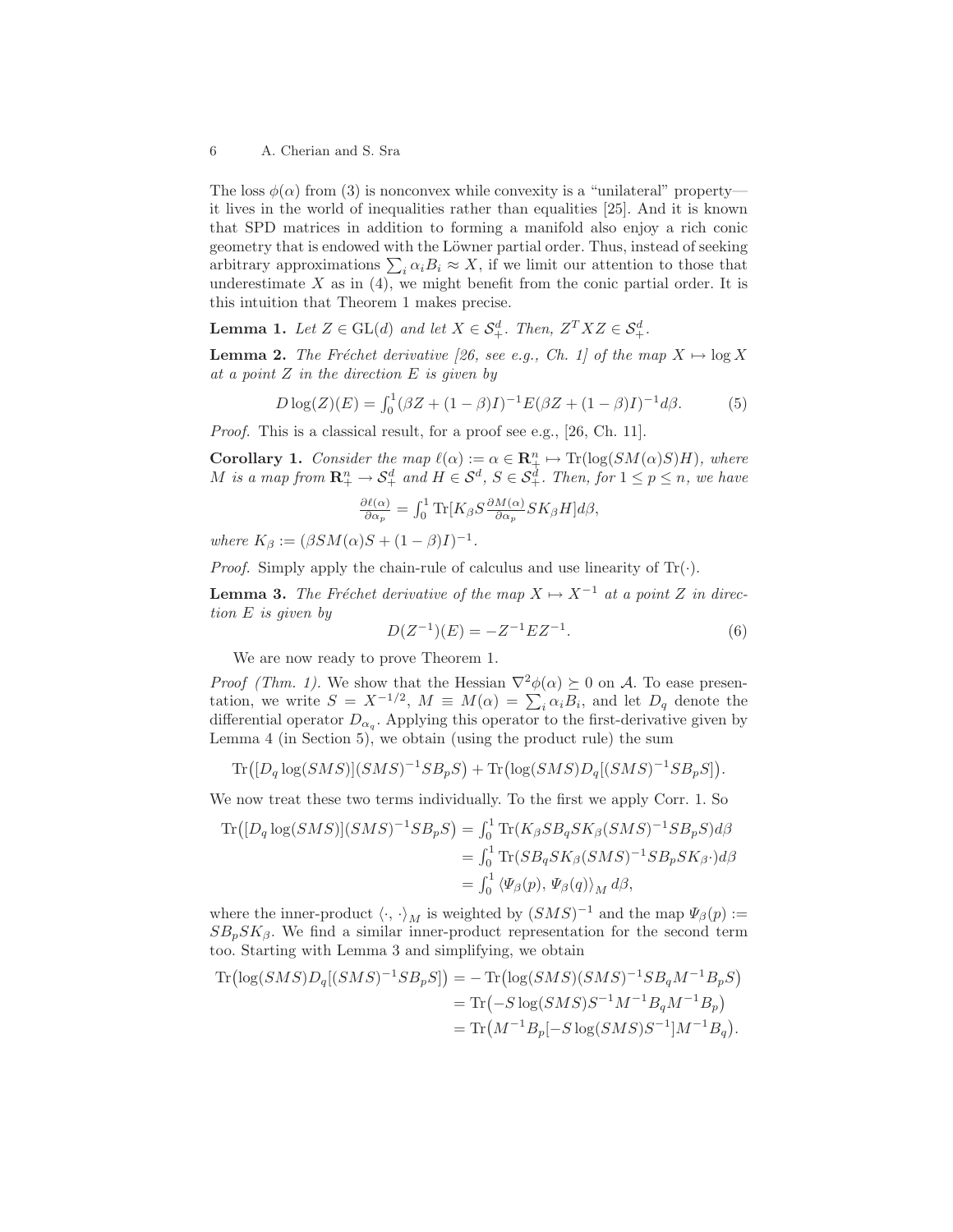By assumption  $\sum_i \alpha_i B_i = M \preceq X$ , which implies  $SMS \preceq I$ . Since  $\log(\cdot)$  is operator monotone [24], it follows that  $\log(SMS) \preceq 0$ ; an application of Lemma 1 then yields  $S \log(SMS)S^{-1} \preceq 0$ . Thus, we obtain the weighted inner-product

$$
\text{Tr}\left(M^{-1}B_p[-S\log(SMS)S^{-1}]M^{-1}B_q\right) = \left\langle M^{-1}B_p, M^{-1}B_q\right\rangle_L,
$$

where  $L = [-S \log(SMS)S^{-1}] \succeq 0$ , whereby  $\langle \cdot, \cdot \rangle_L$  is a valid inner-product. Thus, the second partial derivatives of  $\phi$  may be ultimately written as

$$
\frac{\partial^2 \phi(\alpha)}{\partial \alpha_p \partial \alpha_q} = \langle \Gamma(B_q), \, \Gamma(B_p) \rangle \,,
$$

for some map  $\Gamma$  and some corresponding inner-product (the map and the innerproduct are defined by our analysis above). Thus, we have established that the Hessian is a Gram matrix, which shows it is semidefinite. Moreover, if the  $B_i$ are different  $(1 \leq i \leq n)$ , then the Hessian is strictly positive definite. □

## 5 Optimization

We briefly describe below our optimization approach for solving our main problem (3). In particular, we propose to use a first-order method, i.e., a method based on the gradient  $\nabla \phi(\alpha)$ . The following lemma proves convenient towards this gradient computation.

Lemma 4. *Let* B*,* C*, and* X *be fixed SPD matrices. Consider the function*  $f(x) = d^2_{\mathcal{R}}(xB + C, X)$ . The derivative  $f'(x)$  is given by

$$
f'(x) = 2\operatorname{Tr}(\log(X^{-1/2}(xB+C)X^{-1/2})X^{1/2}(xB+C)^{-1}BX^{-1/2}).
$$
 (7)

*Proof.* Introduce the shorthand  $S \equiv X^{-1/2}$  and  $M(x) \equiv xB + C$ . From definition (2) and using  $||Z||_F^2 = \text{Tr}(Z^T Z)$  we have

$$
f(x) = \text{Tr}(\log(SM(x)S)^T \log(SM(x)S)).
$$

Differentiating this the chain-rule of calculus immediately yields

$$
f'(x) = 2 \operatorname{Tr}(\log(SM(x)S)(SM(x)S)^{-1}SM'(x)S),
$$

which is nothing but  $(7)$ . □

Writing  $M(\alpha_p) = \alpha_p B_p + \sum_{i \neq p} \alpha_i B_i$  and using Lemma 4 we obtain

$$
\frac{\partial \phi(\alpha)}{\partial \alpha_p} = \text{Tr}\left(\log(SM(\alpha_p)S)\left(SM(\alpha_p)S\right)^{-1}SB_pS\right) + \frac{\partial \text{Sp}(\alpha)}{\partial \alpha}.\tag{8}
$$

Computing (8) for all  $\alpha$  is the dominant cost in a gradient-based method for solving  $(3)$ . We present pseudocode  $(Alg. 1)$  that efficiently implements the gradient for the first part of (8). The total cost of Alg. 1 is  $O(nd^2) + O(d^3)$ —a naïve implementation of (8) costs  $O(nd^3)$ , which is substantially more expensive.

$$
\mathsf{L}^{\mathsf{L}}
$$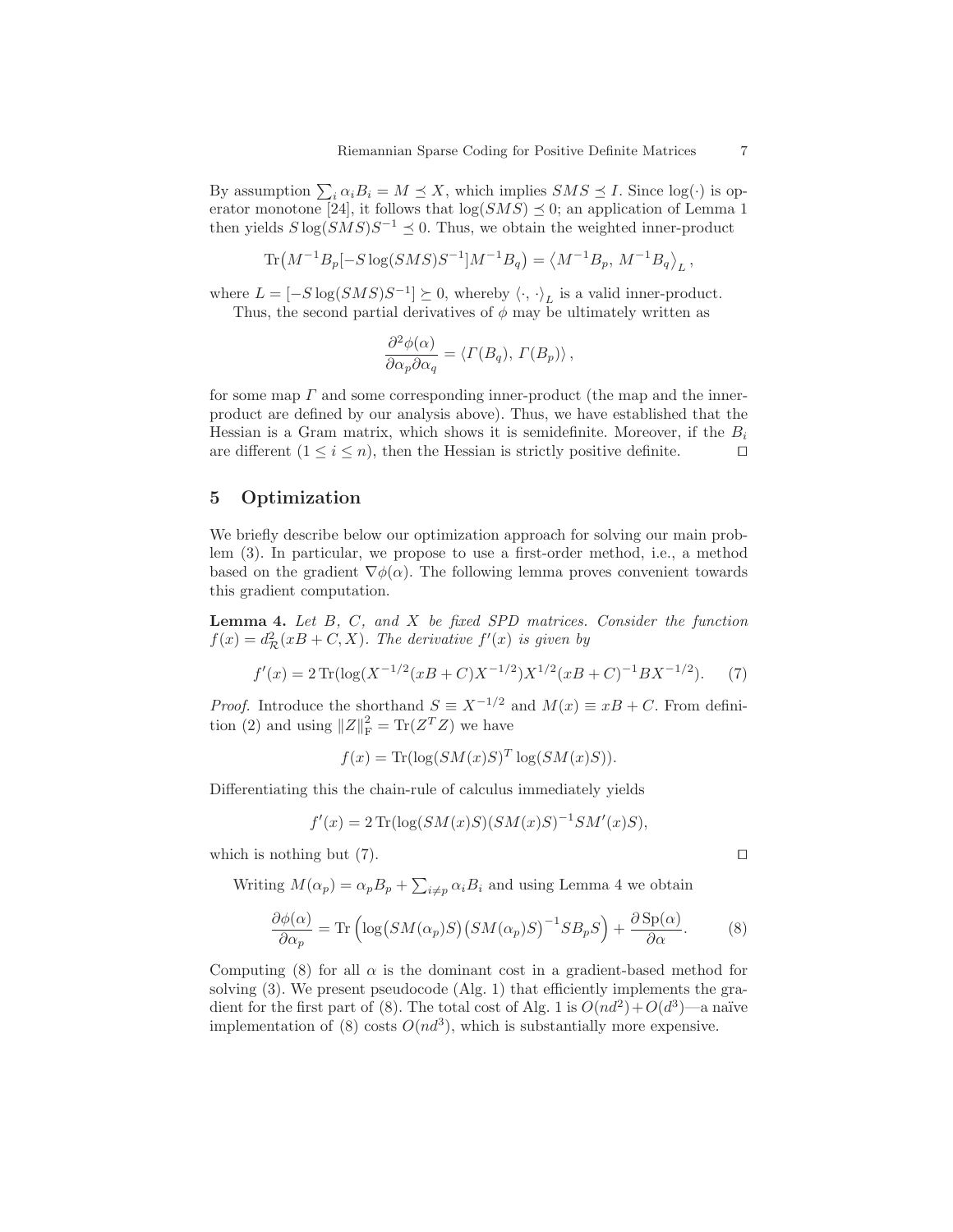```
\textbf{Input: } B_1, \ldots, B_n, X \in \mathcal{S}^d_+, \, \alpha \geq 0S \leftarrow X^{-1/2}; M \leftarrow \sum_{i=1}^{n} \alpha_i B_i;T \leftarrow \log(SMS)(M\overline{S})^{-1};for i = 1 to n do
 \vert \quad g_i \leftarrow \text{Tr}(TB_p);end
return g
```
Algorithm 1: Subroutine for efficiently computing gradients

For simplicity, in (8) that defines  $\phi(\alpha)$  we use the sparsity penalty  $Sp(\alpha)$  $\lambda \|\alpha\|_1$ , where  $\lambda > 0$  is a regularization parameter. Since we are working with  $\alpha \geq 0$ , we replace this penalty by  $\lambda \sum_i \alpha_i$ , which is differentiable. This allows us to use Alg. 1 in conjunction with a gradient-projection scheme that essentially runs the iteration

$$
\alpha^{k+1} \leftarrow \mathscr{P}[\alpha^k - \eta_k \nabla \phi(\alpha^k)], \qquad k = 0, 1, \dots,
$$
\n(9)

where  $\mathscr{P}[\cdot]$  denotes the projection operator defined as

$$
\mathscr{P}[\alpha] \equiv \alpha \mapsto \operatorname{argmin}_{\alpha'} \frac{1}{2} ||\alpha' - \alpha||_2^2, \quad \text{s.t. } \alpha' \ge 0, \ \alpha' \in \mathcal{A}.
$$
 (10)

Iteration (9) has three major computational costs: (i) computing the stepsize  $\eta_k$ ; (ii) obtaining the gradient  $\nabla \phi(\alpha^k)$ ; and (iii) computing the projection (10). Alg. 1 shows how to efficiently obtain the gradient. The projection task (10) is a special least-squares (dual) semidefinite program (SDP), which can be solved using any SDP solver or by designing a specialized routine. However, for the sake of speed, we could drop the constraint  $\alpha' \in \mathcal{A}$  in practice, in which case  $\mathscr{P}[\alpha]$ reduces to the truncation  $\max(0, \alpha)$ , which is trivial. We stress at this point that developing efficient subroutines for the full projection (10) is rather nontrivial, and a task worthy of a separate research project, so we defer it to the future. It only remains to specify how to obtain the stepsize  $\eta_k$ .

There are several choices available in the nonlinear programming literature [27] for choosing  $\eta_k$ , but most of them can be quite expensive. In our quest for an efficient sparse coding algorithm, we choose to avoid expensive line-search algorithms for selecting  $\eta_k$  and prefer to use the Barzilai-Borwein stepsizes [28], which can be computed in closed form and lead to remarkable gains in performance [28, 29]. In particular, we use the Spectral Projected Gradient (SPG) method [30] by adapting a simplified implementation of [29].

SPG runs iteration (9) using Barzilai-Borwein stepsizes with an occasional call to a nonmontone line-search strategy to ensure convergence of  $\{\alpha^k\}$ . Without the constraint  $\alpha' \in \mathcal{A}$ , we cannot guarantee anything more than a stationary point of (3), while if we were to use the additional constraint then we can even obtain global optimality for iterates generated by (9).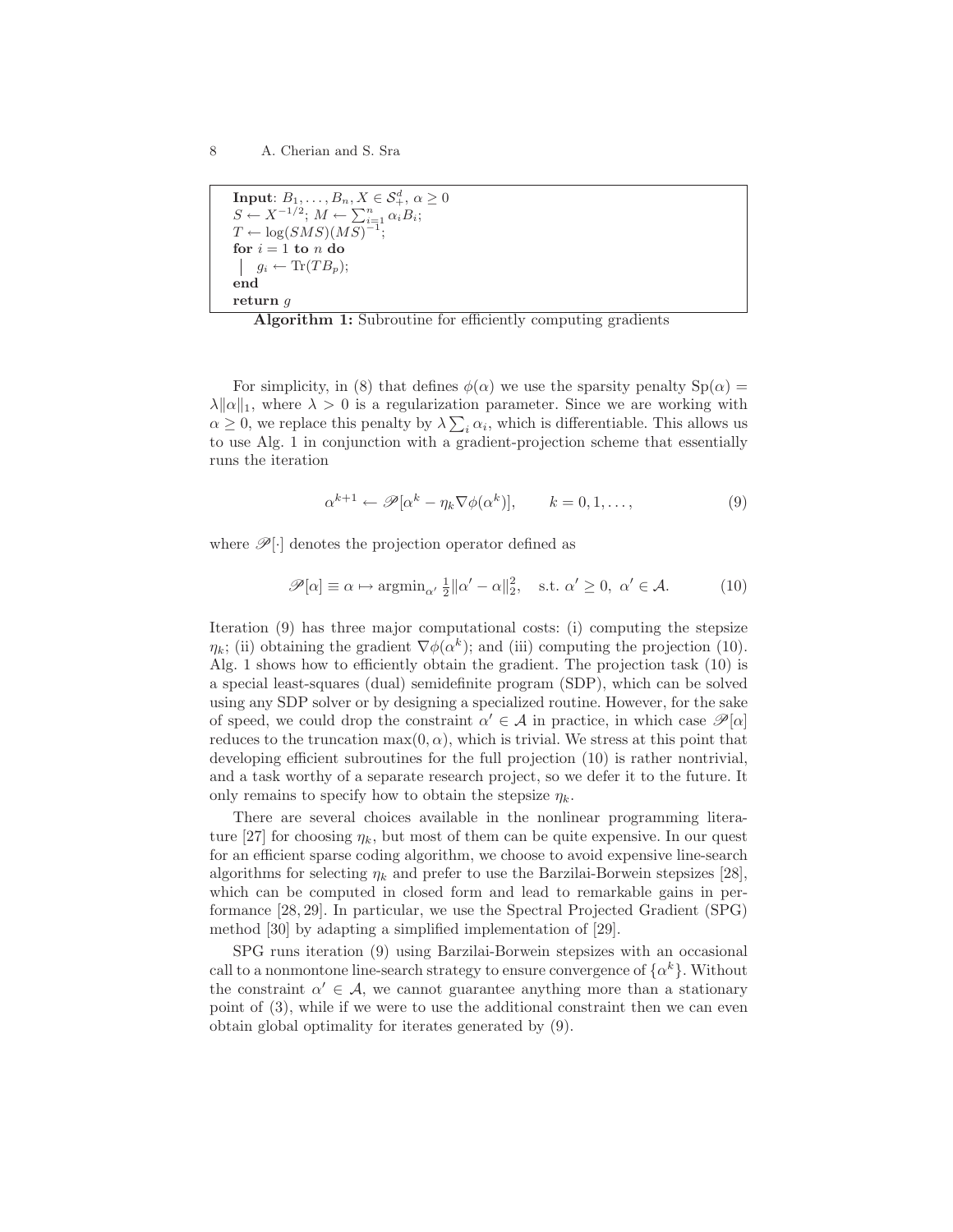## 6 Experiments and Results

In this section, we provide experimental results on simulated and real-world data demonstrating the effectiveness of our algorithm compared to the state-of-theart methods on covariance valued data. For all the datasets, we will be using the classification accuracy as the performance metric. Our implementations are in MATLAB and the timing comparisons used a single core Intel 3.6GHz CPU.

#### 6.1 Comparison Methods

We denote our Riemannian Sparse coding setup as Riem-SC. We will compare against six other methods, namely (i) log-Euclidean sparse coding (LE-SC) [18] that projects the data into the Log-Euclidean symmetric space, followed by sparse coding the matrices as Euclidean objects, (ii) Frob-SC, in which the manifold structure is discarded, (iii) Stein-Kernel-SC [20] using a kernel defined by the symmetric Stein divergence [21], (iv) Log-Euclidean Kernel-SC which is similar to (iii) but uses the log-Euclidean kernel [23], (v) tensor sparse coding (TSC) [15] which uses the log-determinant divergence, and generalized dictionary learning (GDL) [16].

#### 6.2 Simulated Experiments

*Simulation Setup:* In this subsection, we evaluate in a controlled setting, some of the properties of our scheme. For all our simulations, we used covariances generated from data vectors sampled from a zero-mean unit covariance normal distribution. For each covariance sample, the number of data vectors is chosen to be ten times its dimensionality. For fairness of the comparisons, we adjusted the regularization parameters of the sparse coding algorithms so that the codes generated are approximately 10% sparse. The plots to follow show the performance averaged over 50 trials. Further, all the algorithms in this experiment used the SPG method to solve their respective formulations so that their performances are comparable. The intention of these timing comparisons is to empirically point out the relative computational complexity of our Riemannian scheme against the baselines rather than to show exact computational times. For example, for the comparisons against the method Frob-SC, one can vectorize the matrices and then use a vectorial sparse coding scheme. In that case, Frob-SC will be substantially faster, and incomparable to our scheme as it solves a different problem.

*Increasing Dictionary Size:* In this experiment, we fixed the matrix dimensionality to 10, while increased the number of dictionary atoms from 20 to 1000. Figure 2(a) shows the result. As is expected, the sparse coding performance of all the kernelized schemes drops significantly for larger dictionary sizes, while our scheme performs fairly.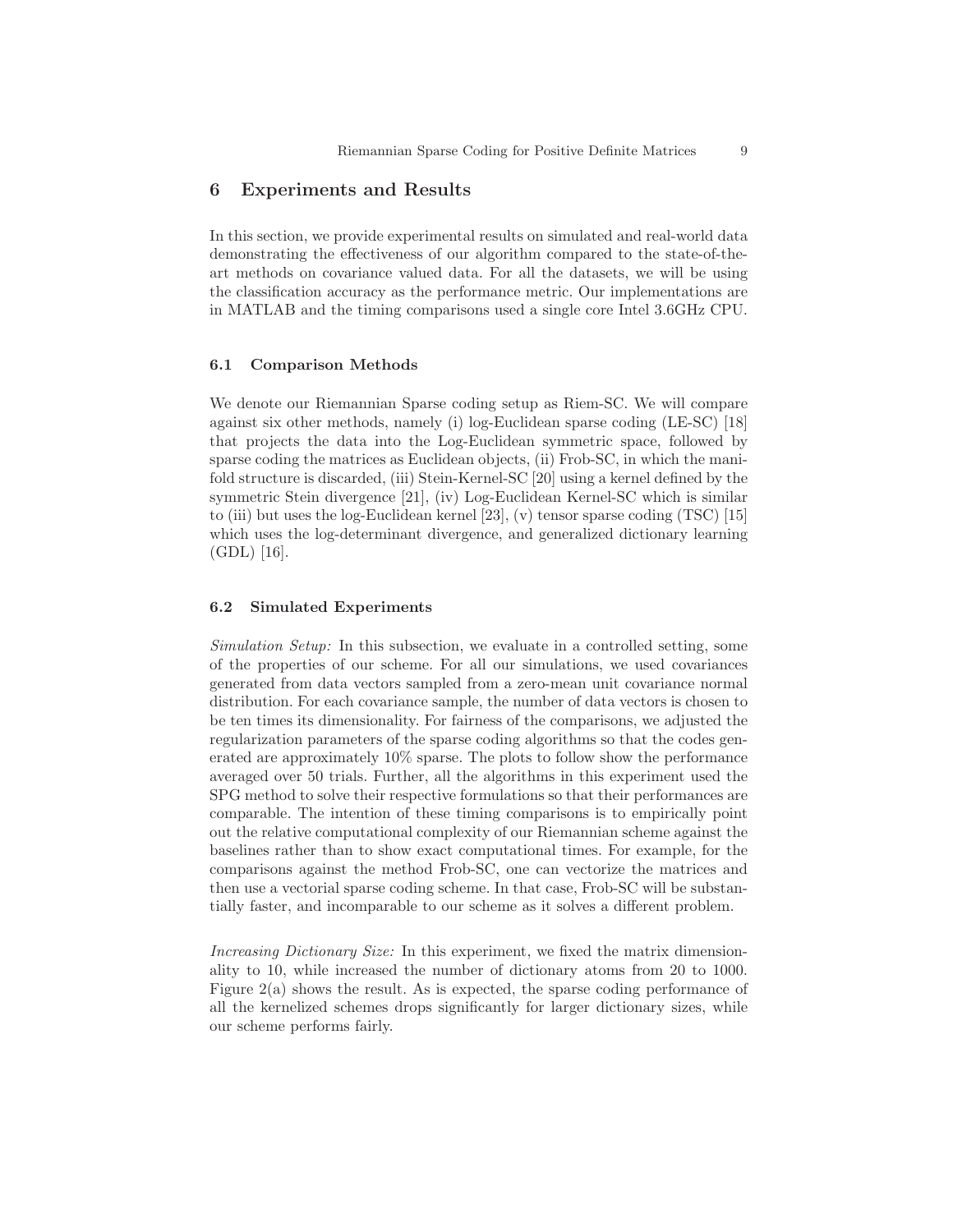*Increasing Matrix Dimensionality:* In this experiment, we fixed the number of dictionary atoms to be 200, while increased the matrix dimensionality from 3 to 100. Figure 2(b) shows the result of this experiment. The plot shows that the extra computations required by Riem-SC is not substantial compared to Frob-SC.



Fig. 2. Sparse coding time against (a) increasing number of dictionary atoms and (b) increasing matrix dimensionality. We used a maximum of 100 iterations for all the algorithms.

#### 6.3 Experiments with Public Datasets

Now let us evaluate the performance of our framework on real-world computer vision datasets. We experimented on four datasets, namely (i) texture recognition, (ii) person re-identification, (iii) view-invariant object recognition, and (iv) 3D object recognition. We describe these datasets below.

Brodatz Texture: Covariances have shown promising results for texture recognition [1, 31] problems. Following the work of [15], we use the Brodatz texture dataset<sup>2</sup> for this experiment, which consists of 110 gray scale texture images. Each image is of dimension  $512 \times 512$ . We sampled approximately 300 patches, each of dimension  $25 \times 25$ , from random locations of each image, from which we removed patches without any useful textures (low entropy). This resulted in approximately 10K patches. We used a five dimensional feature descriptor to compute the covariances, with features given by:  $F_{textures} = [x, y, I, |I_x|, |I_y|]^T$ . The first two dimensions are the coordinates of a pixel from the top-left corner of a patch, the last three dimensions capture the image intensity, and gradients in the x and y directions respectively. Covariances of size  $5 \times 5$  are generated from all features in a patch.

 $^2$  http://www.ux.uis.no/~tranden/brodatz.html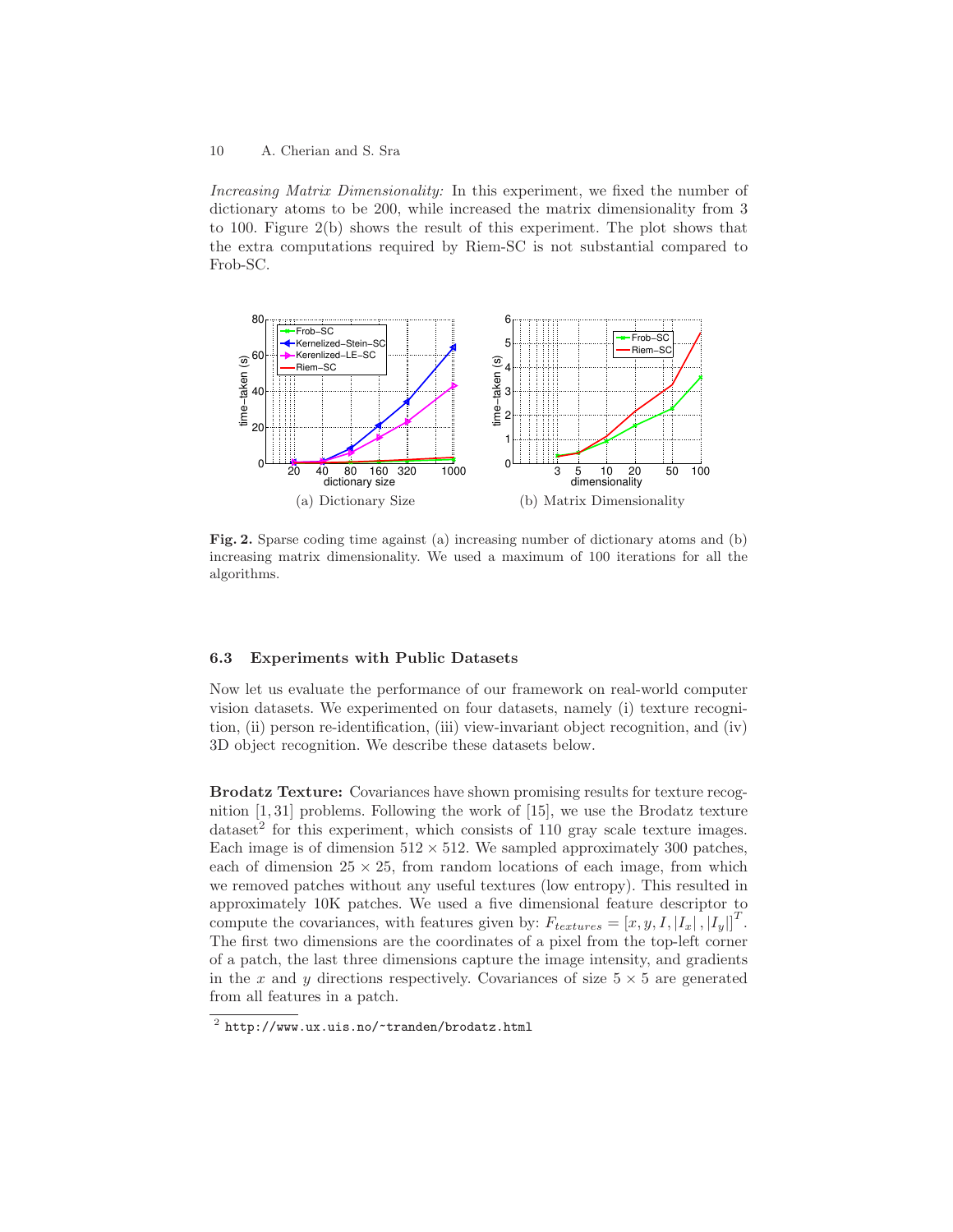

Fig. 3. Montage of sample images from the four datasets used in our experiments. Topleft are samples from the ETH80 object dataset, bottom-left are the Brodatz textures, top-right are the samples from ETHZ people dataset, and images from the RGB-D object recognition dataset are shown on bottom right.

ETH80 Object Recognition: Region covariances are studied for object recognition applications in [2] demonstrating significant performance gains. In this experiment, we loosely follow their experimental setup and evaluate our scheme on the object recognition problem using the ETH80 dataset. This dataset consists of eight ground truth object categories, each consisting of ten different instances (see Figure 3) from 41 different views, for a total of 3280 images. These objects undergo severe view point change, posing significant challenges to recognition due to the high intra-class diversity.

To generate covariances, we use a combination of texture and color features. First, we segment out the objects from the images using the given ground truth masks. Next, we generate texture features from these segmented objects using a bank of Laws texture filters [32] defined as: let  $H_1 = [1 \ 2 \ 1]^T$ ,  $H_2 = [-1 \ 0 \ 1]^T$ , and  $H_3 = \begin{bmatrix} -1 & 2 & -1 \end{bmatrix}^T$  denote the filter templates, then the filter bank is:

$$
L_{bank} = \left[ H_1 H_1^T H_1 H_2^T H_1 H_3^T H_2 H_1^T H_2 H_2^T H_2 H_3^T H_3 H_1^T H_3 H_2^T H_3 H_3^T \right]^T.
$$
\n(11)

Let  $F_{Laws}$  be a 9D feature vector obtained from every pixel after applying  $L_{bank}$ . Appending other texture and color features as provided by the pixel color, and gradients, our complete feature vector for every pixel on the object is:

$$
F_{ETH80} = \left[ F_{Laws} \; x \; y \; I_r \; I_g \; I_b \; |I_x| \; |I_y| \; |I_{LoG}| \; \sqrt{I_x^2 + I_y^2} \right]^T, \tag{12}
$$

where  $I_{LoG}$  stands for the Laplacian of Gaussian filter, useful for edge detection. With this feature set, we generate covariances of size  $19 \times 19$  for each image.

ETHZ Person Re-identification Dataset: Recognition and tracking of people are essential components of a visual surveillance system. Typically, the visual data from such systems are more challenging compared to other sub-areas of computer vision. These challenges arise mainly because the images used are generally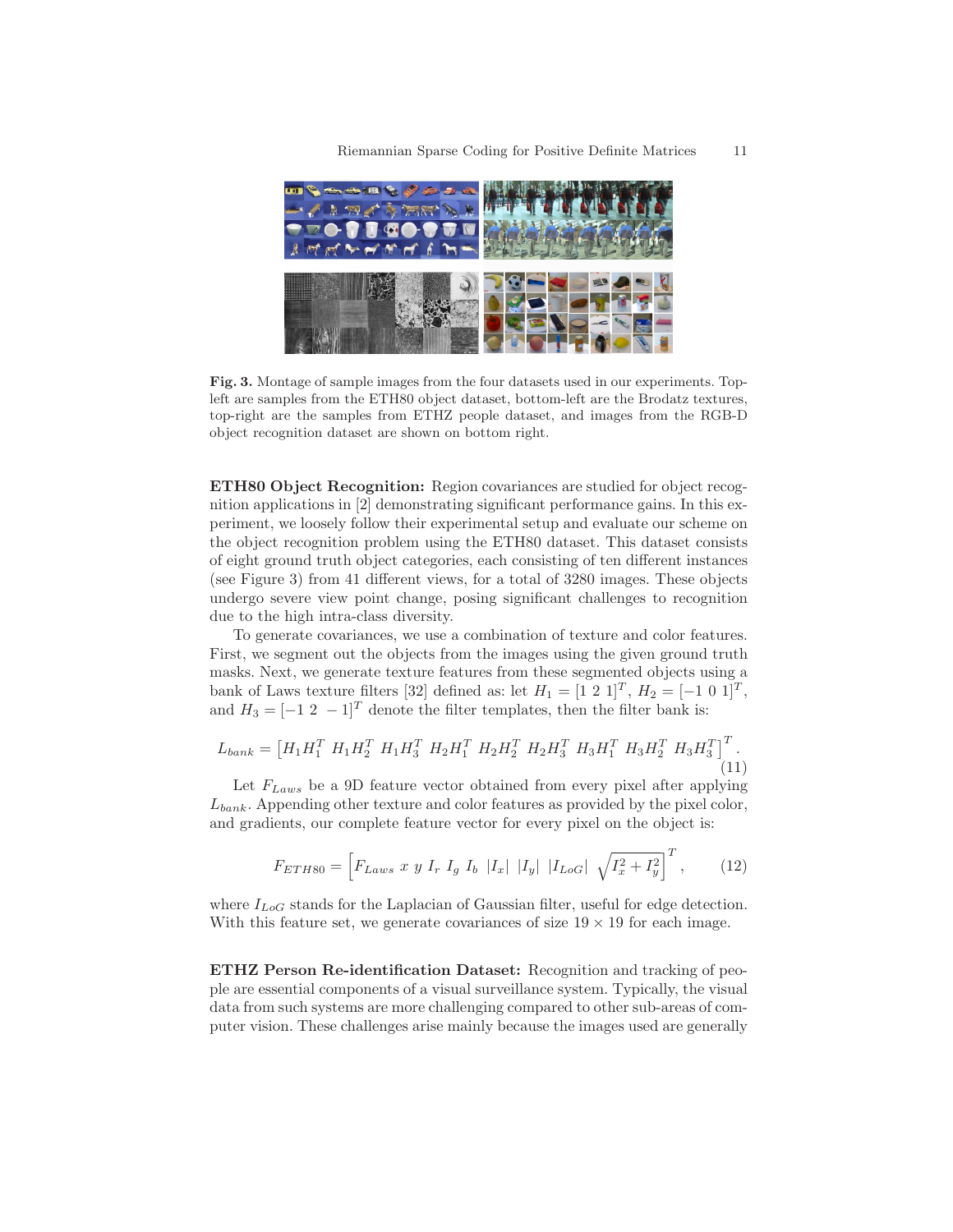shot in low-resolution or low-lighting conditions and the appearances of the same person differ significantly from one camera to the next due to changes in poses, occlusions, etc. Covariances have shown to be robust to these challenges, making it an attractive option for person re-identification tasks [20, 5].

In this experiment, we evaluate people appearances recognition on the benchmark ETHZ dataset [33]. This dataset consists of low-resolution surveillance images with sizes varying between  $78 \times 30$  to  $400 \times 200$  pixels. The images are from 146 different individuals and the number of images for a single person varies between 5 and 356. Sample images from this dataset are shown in Figure 3. There are a total of 8580 images in this dataset.

In literature, there exist several proposals for features on this task; examples include Gabor wavelet [5], color gradients [20], etc. Rather than demonstrating the performances of various feature combinations, we detail below the combination that worked best in our experiments (on a small validation set). Our feature vector for this task is obtained by combining nine features:

$$
F_{ETHZ} = [x I_r I_g I_b Y_i |I_x| |I_y| |\sin(\theta) + \cos(\theta)| |H_y|]^T, \quad (13)
$$

where x is the x-coordinate of a pixel location,  $I_r, I_g, I_b$  are the RGB color of a pixel,  $Y_i$  is the pixel intensity in the YCbCr color space,  $I_x, I_y$  are the gray scale pixel gradients, and  $H_y$  is the y-gradient of pixel hue. Further, we also use the gradient angle  $\theta = \tan^{-1}(I_y/I_x)$ . We resized each image to a fixed size of  $300 \times 100$ , dividing it into upper and lower parts. We compute a different covariance matrix for each part, which are then merged as two block diagonal matrices to form a single  $18 \times 18$  covariance for each image.

3D Object Recognition Dataset: The goal of this experiment is to recognize objects in 3D point clouds. To this end, we used the public RGB-D Object dataset [34], which consists of about 300 objects belonging to 51 categories and spread in about 250K frames. We used approximately 15K frames for our evaluation with approximately 250-350 frames devoted to every object seen from three different view points (30, 45, and 60 degrees above the horizon). Following the procedure suggested in [35][Chap. 5], for every frame, the object was segmented out and 18 dimensional feature vectors generated for every 3D point in the cloud (and thus  $18 \times 18$  covariance descriptors); the features we used are as follows:

$$
F_{RGBD} = [x, y, z, I_r, I_g, I_b, I_x, I_y, I_{xx}, I_{yy}, I_{xy}, I_m, \delta_x, \delta_y, \delta_m, \nu_x, \nu_y, \nu_z], \quad (14)
$$

where the first three dimensions are the spatial coordinates,  $I_m$  is the magnitude of the intensity gradient,  $\delta$ 's represent gradients over the depth-maps, and  $\nu$ represents the surface normal at the given 3D point. Sample images from this dataset are given in Figure 3.

Experimental Setup: We used 80% of the Brodatz texture and the ETH80 objects datasets to form the training set and the remaining as the test set. Further, 20% of the training set was used as a validation set. For both these datasets, we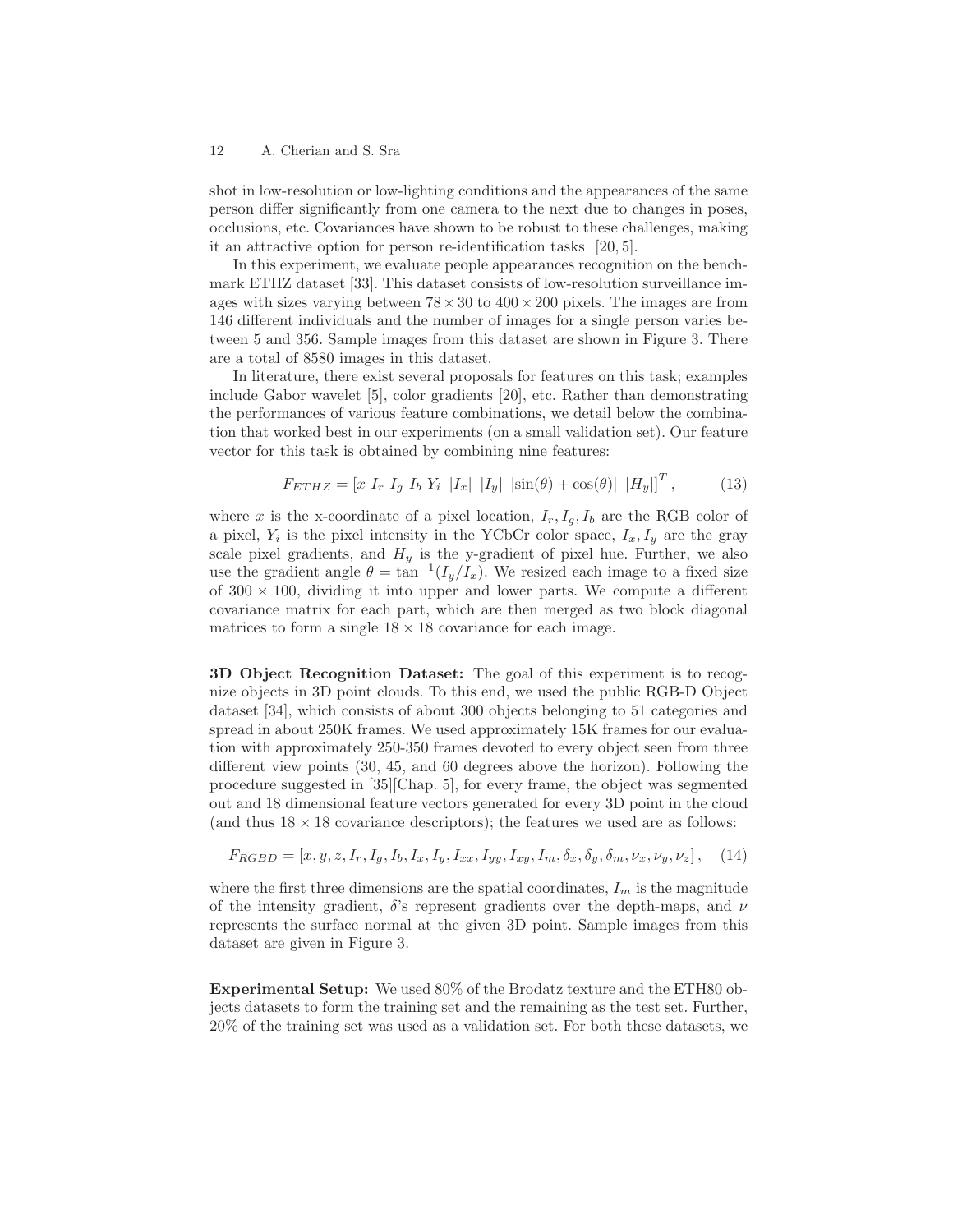used a linear SVM for training and classification. For the ETHZ dataset and the RGB-D objects dataset, since there might not be enough images from a single class to train a classifier, we resort to a nearest neighbor classification scheme using our sparse coding framework. For this setup, we used 20% for learning the dictionary, while the remaining data points were used as the query database. The splitting was such that there is at least one data matrix from each class in the training and the test set respectively. We used a dictionary of fixed size, which is 10 times the matrix dimensionality, for all the experiments. This dictionary was learned from the training set using Log-Euclidean K-Means followed by projecting the cluster centroids onto the SPD manifold (exponential map). The regularizations in the sparse coding objective was adjusted for all the datasets (and all the experiments) to generate 10% sparse vectors. The slack parameter for the SVM was selected via cross-validation.

Results: In Tables 1, 2, 3, 4, we report results of our Riem-SC scheme against several state-of-the-art methods. For the texture and the object classification problems, we report the average SVM classification accuracy after 5-fold crossvalidation. For the ETHZ people re-identification and RGB-D object recognition, our experiments were as follows: every data point in the test set was selected as a query point, and its nearest neighbor, in the Euclidean sense, is found (recall that the database points and this query point are sparse coded), and is deemed correct if their ground truth labels matched. The table shows that Riem-SC shows consistent and state-of-the-art performance against other schemes. Other methods, especially TSC and GDL are seen to perform poorly, while the kernelized schemes perform favorably. Along with the accuracies, we also report the respective standard deviations over the trials.

Discussion: Overall, our real-world and simulated experiments reveal that our sparse coding scheme demonstrates excellent application performance, while remaining computationally tractable. The kernelized schemes show a close match in accuracy to our scheme which is not unsurprising as they project the data points onto a linear feature space. However, these methods suffer when working with larger dictionary sizes, as our results in Figure 2 show. Other sparse coding schemes such as TSC are difficult to optimize while their performances are poor. In summary, our algorithm offers a practical trade off between accuracy and performance.

# 7 Conclusion and Future Work

In this paper, we proposed a novel scheme for representing symmetric positive definite matrices as sparse linear combinations of atoms from a given dictionary; these atoms themselves being SPD matrices. In contrast to other approaches that use proxy distances on the manifold to define the sparse reconstruction loss, we propose to use the most natural Riemannian metric on the manifold, namely the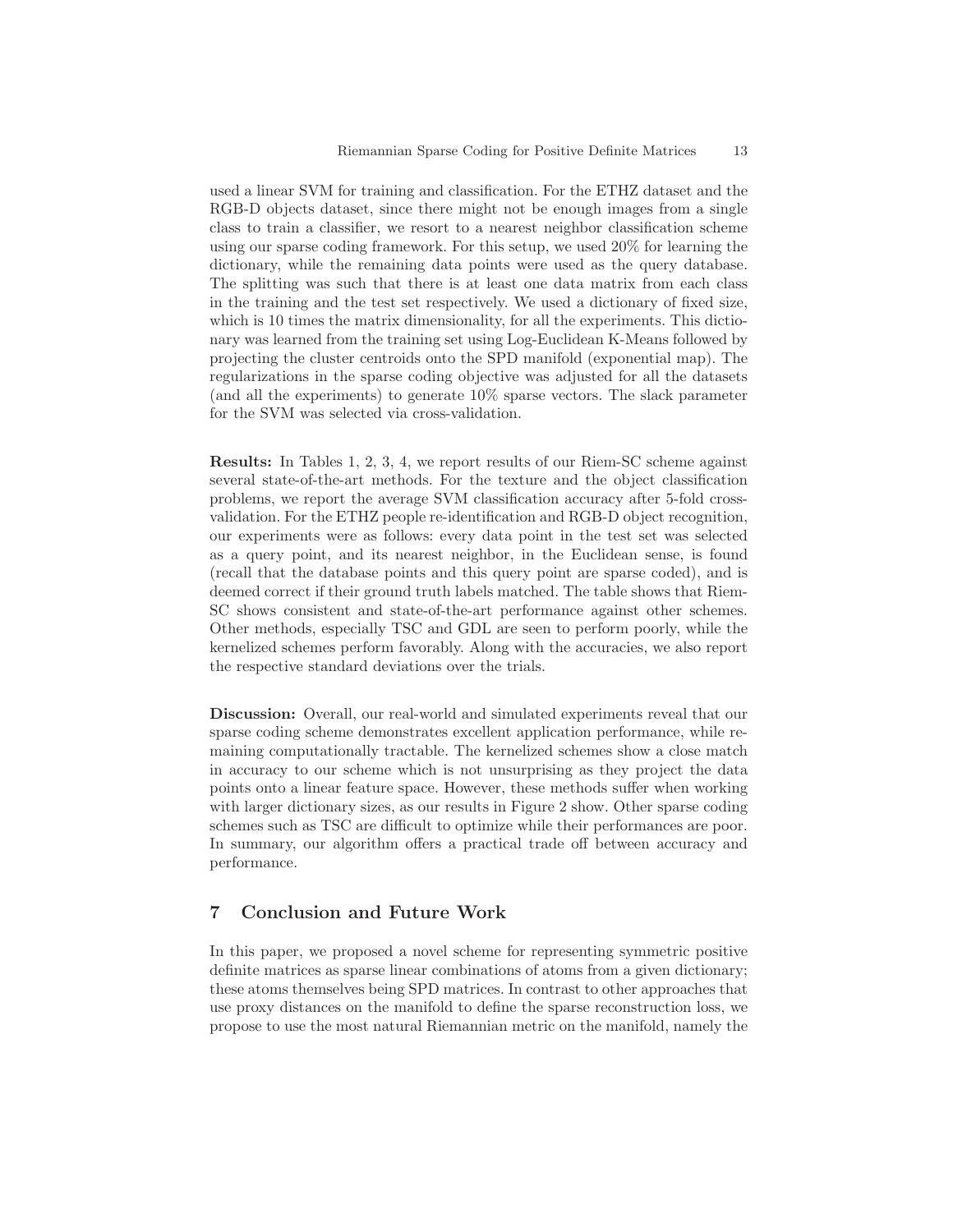14 A. Cherian and S. Sra

| Accuracy $(\%)$<br>Method        | Method          | Accuracy $(\%)$                   |
|----------------------------------|-----------------|-----------------------------------|
| 47.4(11.1)<br>$LE-SC$            | $LE-SC$         | 68.9(3.3)                         |
| 32.3(4.4)<br>Frob-SC             | Frob-SC         | 67.3 $(1.4)$                      |
| 39.2(0.79)<br>K-Stein-SC         | K-Stein-SC      | 81.6 $(2.1)$                      |
| 47.9(0.46)<br>$K$ -LE-SC         | $K$ -LE-SC      | 76.6(0.4)                         |
| <b>TSC</b><br>35.6(7.1)          | <b>TSC</b>      | 37.1(3.9)                         |
| 43.7(6.3)<br>GDL.                | GDL             | 65.8(3.1)                         |
| 53.9 $(3.4)$<br>$Riem-SC(ours)$  | $Riem-SC(ours)$ | 77.9(1.9)                         |
| Table 1. Brodatz texture dataset |                 | Table 2. ETH80 object recognition |
|                                  |                 |                                   |
| Method<br>Accuracy $(\%)$        | Method          | Accuracy $(\%)$                   |
| 78.5(2.5)<br>LE-SC               | $LE-SC$         | 86.1 $(1.0)$                      |

| $LE-SC$         | 78.5(2.5)           |
|-----------------|---------------------|
| Frob-SC         | 83.7(0.2)           |
| K-Stein-SC      | 88.3 (0.4)          |
| $K$ -LE-SC      | 87.8 (0.8)          |
| TSC             | 67.7 $(1.2)$        |
| GDL             | 30.5(1.7)           |
| $Riem-SC(ours)$ | <b>90.1</b> $(0.9)$ |
|                 |                     |

| Method        | Accuracy $(\%)$ |
|---------------|-----------------|
| LE-SC         | 86.1 $(1.0)$    |
| Frob-SC       | 80.3(1.1)       |
| K-Stein-SC    | 75.6(1.1)       |
| $K$ -LE-SC    | 83.5(0.2)       |
| <b>TSC</b>    | 72.8(2.1)       |
| GDL           | 61.9 $(0.4)$    |
| Riem-SC(ours) | 84.0 (0.6)      |

Table 3. ETHZ Person Re-identification

Table 4. RGB-D Object Recognition

Affine Invariant Riemannian distance. Further, we proposed a simple scheme to optimize the resultant sparse coding objective. Our experiments demonstrate that our scheme is computationally efficient and produces superior results compared to other schemes on several computer vision datasets. Going forward, an important future direction is the problem of efficient dictionary learning under these formulations.

# Acknowledgements

AC would like to thank Dr. Duc Fehr for sharing the RGB-D objects covariance data.

#### References

- 1. O. Tuzel, F. Porikli, and P. Meer.: Region Covariance: A Fast Descriptor for Detection and Classification. In: ECCV. (2006)
- 2. Sandeep, J., Richard, H., Mathieu, S., H., L., Harandi, M.: Kernel methods on the Riemannian manifold of symmetric positive definite matrices. In: CVPR. (2013)
- 3. Pang, Y., Yuan, Y., Li, X.: Gabor-based region covariance matrices for face recognition. IEEE Transactions on Circuits and Systems for Video Technology 18(7) (2008) 989–993
- 4. F. Porikli, and O. Tuzel: Covariance tracker. CVPR (June 2006)
- 5. Ma, B., Su, Y., Jurie, F., et al.: Bicov: a novel image representation for person re-identification and face verification. In: BMVC. (2012)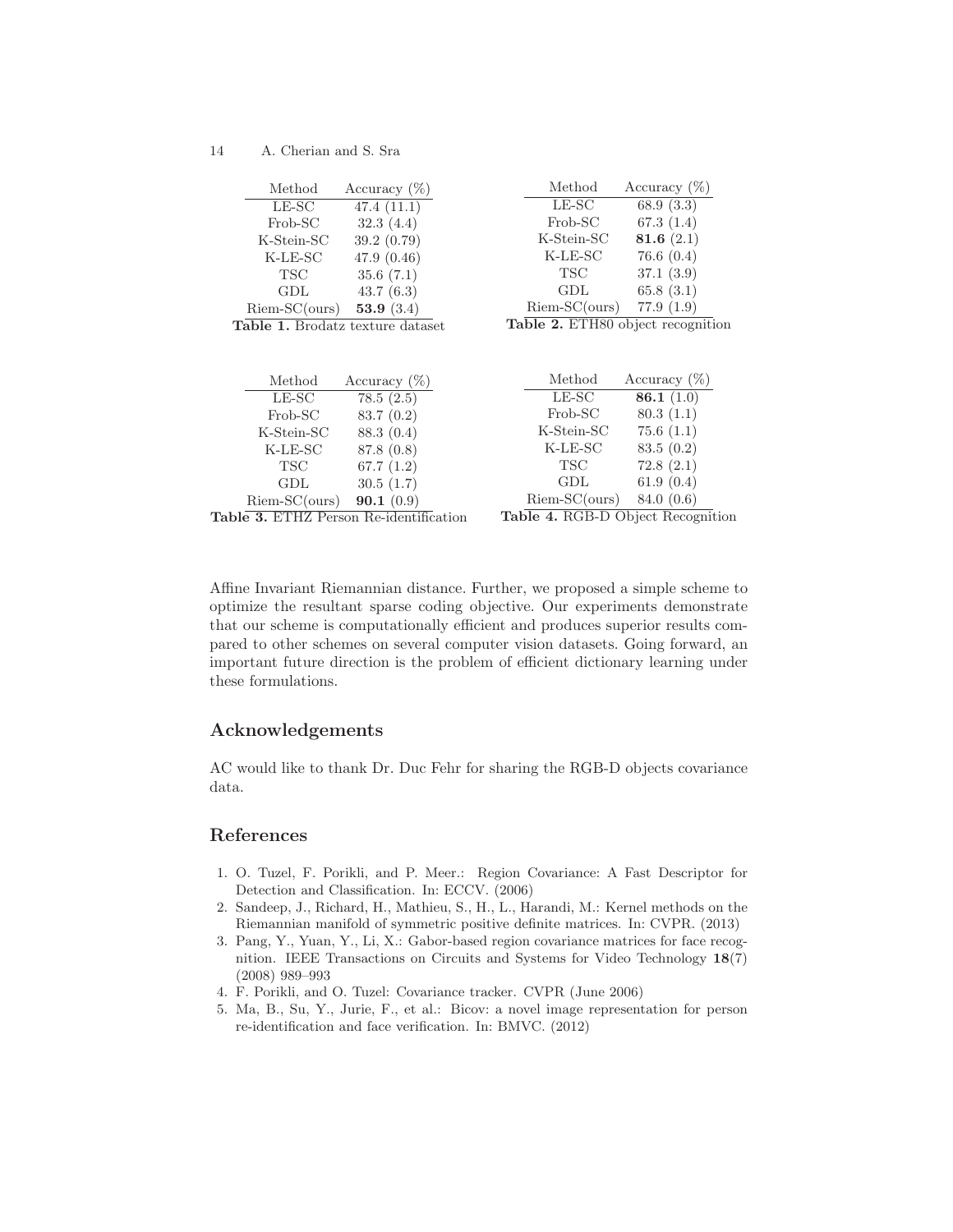- 6. Cherian, A., Morellas, V., Papanikolopoulos, N., Bedros, S.J.: Dirichlet process mixture models on symmetric positive definite matrices for appearance clustering in video surveillance applications. In: CVPR, IEEE (2011) 3417–3424
- 7. Fehr, D., Cherian, A., Sivalingam, R., Nickolay, S., Morellas, V., Papanikolopoulos, N.: Compact covariance descriptors in 3d point clouds for object recognition. In: ICRA, IEEE (2012)
- 8. Ma, B., Wu, Y., Sun, F.: Affine object tracking using kernel-based region covariance descriptors. In: Foundations of Intelligent Systems. Springer (2012) 613–623
- 9. Elad, M., Aharon, M.: Image denoising via learned dictionaries and sparse representation. In: CVPR. (2006)
- 10. Olshausen, B., Field, D.: Sparse coding with an overcomplete basis set: A strategy employed by V1. Vision Research 37(23) (1997) 3311–3325
- 11. Guha, T., Ward, R.K.: Learning sparse representations for human action recognition. PAMI 34(8) (2012) 1576–1588
- 12. Wright, J., Yang, A.Y., Ganesh, A., Sastry, S.S., Ma, Y.: Robust face recognition via sparse representation. PAMI  $31(2)$  (2009) 210–227
- 13. Yang, J., Yu, K., Gong, Y., Huang, T.: Linear spatial pyramid matching using sparse coding for image classification. In: CVPR, IEEE (2009)
- 14. Pennec, X., Fillard, P., Ayache, N.: A Riemannian framework for tensor computing. IJCV 66(1) (2006) 41–66
- 15. Sivalingam, R., Boley, D., Morellas, V., Papanikolopoulos, N.: Tensor sparse coding for region covariances. In: ECCV. Springer (2010)
- 16. Sra, S., Cherian, A.: Generalized dictionary learning for symmetric positive definite matrices with application to nearest neighbor retrieval. In: ECML, Springer (2011)
- 17. Arsigny, V., Fillard, P., Pennec, X., Ayache, N.: Log-Euclidean metrics for fast and simple calculus on diffusion tensors. Magnetic Resonance in Medicine 56(2) (2006) 411–421
- 18. Guo, K., Ishwar, P., Konrad, J.: Action recognition using sparse representation on covariance manifolds of optical flow. In: AVSS, IEEE (2010)
- 19. Ho, J., Xie, Y., Vemuri, B.: On a nonlinear generalization of sparse coding and dictionary learning. In: ICML. (2013)
- 20. Harandi, M.T., Sanderson, C., Hartley, R., Lovell, B.C.: Sparse coding and dictionary learning for symmetric positive definite matrices: A kernel approach. In: ECCV, Springer (2012)
- 21. Sra, S.: Positive definite matrices and the S-divergence. arXiv preprint arXiv:1110.1773 (2011)
- 22. Jayasumana, S., Hartley, R., Salzmann, M., Li, H., Harandi, M.: Kernel methods on the riemannian manifold of symmetric positive definite matrices. In: CVPR. (2013)
- 23. Li, P., Wang, Q., Zuo, W., Zhang, L.: Log-euclidean kernels for sparse representation and dictionary learning. In: ICCV, IEEE (2013)
- 24. Bhatia, R.: Positive Definite Matrices. Princeton University Press (2007)
- 25. Hiriart-Urruty, J.B., Lemaréchal, C.: Fundamentals of convex analysis. Springer (2001)
- 26. Higham, N.: Functions of Matrices: Theory and Computation. SIAM (2008)
- 27. Bertsekas, D.P., Bertsekas, D.P.: Nonlinear Programming. Second edn. Athena Scientific (1999)
- 28. Barzilai, J., Borwein, J.M.: Two-Point Step Size Gradient Methods. IMA J. Num. Analy. 8(1) (1988)